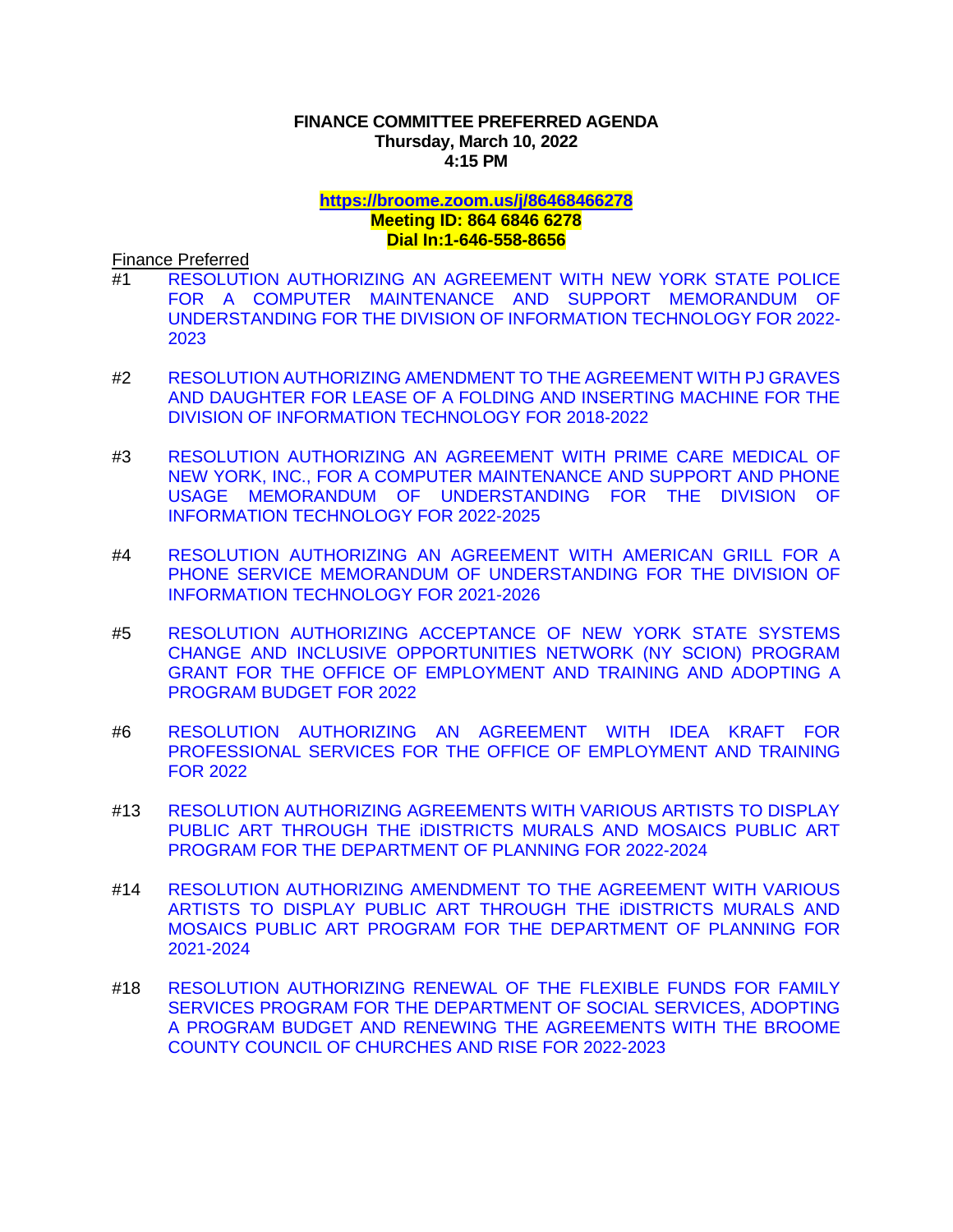- #19 [RESOLUTION AUTHORIZING RENEWAL OF THE HOMELESS CODE BLUE](https://www.gobroomecounty.com/sites/default/files/dept/legis/03172022-19.pdf)  [PROGRAM GRANT FOR THE DEPARTMENT OF SOCIAL SERVICES, ADOPTING A](https://www.gobroomecounty.com/sites/default/files/dept/legis/03172022-19.pdf)  [PROGRAM BUDGET, AND RENEWING AN AGREEMENT WITH THE VOLUNTEERS](https://www.gobroomecounty.com/sites/default/files/dept/legis/03172022-19.pdf)  [OF AMERICA, THE YWCA, THE YMCA AND A-1 COURTESY CAB TO ADMINISTER](https://www.gobroomecounty.com/sites/default/files/dept/legis/03172022-19.pdf)  [SAID PROGRAM FOR 2021-2022](https://www.gobroomecounty.com/sites/default/files/dept/legis/03172022-19.pdf)
- #21 [RESOLUTION AUTHORIZING THE ENTERING INTO AN AGREEMENT WITH](https://www.gobroomecounty.com/sites/default/files/dept/legis/03172022-21.pdf)  [CHILDREN'S HOME OF WYOMING CONFERENCE \(CHOWC\) FOR JUVENILE](https://www.gobroomecounty.com/sites/default/files/dept/legis/03172022-21.pdf)  [JUSTICE YOUTH ALTERNATIVES FOR THE DEPARTMENT OF SOCIAL SERVICES](https://www.gobroomecounty.com/sites/default/files/dept/legis/03172022-21.pdf)  [FOR THE PERIOD 2021-2022](https://www.gobroomecounty.com/sites/default/files/dept/legis/03172022-21.pdf)
- #22 [RESOLUTION AUTHORIZING RENEWAL OF THE CHILD FATALITY REVIEW TEAM](https://www.gobroomecounty.com/sites/default/files/dept/legis/03172022-22.pdf)  [PROGRAM GRANT FOR THE DEPARTMENT OF HEALTH AND ADOPTING A](https://www.gobroomecounty.com/sites/default/files/dept/legis/03172022-22.pdf)  [PROGRAM BUDGET FOR 2022-2023](https://www.gobroomecounty.com/sites/default/files/dept/legis/03172022-22.pdf)
- #23 [RESOLUTION AUTHORIZING RENEWAL OF THE IMMUNIZATION ACTION PLAN](https://www.gobroomecounty.com/sites/default/files/dept/legis/03172022-23a.pdf)  [GRANT FOR THE DEPARTMENT OF HEALTH AND ADOPTING A PROGRAM BUDGET](https://www.gobroomecounty.com/sites/default/files/dept/legis/03172022-23a.pdf)  [FOR 2022-2023](https://www.gobroomecounty.com/sites/default/files/dept/legis/03172022-23a.pdf)
- #24 [RESOLUTION AUTHORIZING RENEWAL OF THE HEALTHY NEIGHBORHOODS](https://www.gobroomecounty.com/sites/default/files/dept/legis/03172022-24.pdf)  [PROGRAM GRANT FOR THE DEPARTMENT OF HEALTH AND ADOPTING A](https://www.gobroomecounty.com/sites/default/files/dept/legis/03172022-24.pdf)  [PROGRAM BUDGET FOR 2022-2023](https://www.gobroomecounty.com/sites/default/files/dept/legis/03172022-24.pdf)
- #25 [RESOLUTION AUTHORIZING RENEWAL OF THE YOUTH TOBACCO](https://www.gobroomecounty.com/sites/default/files/dept/legis/03172022-25.pdf)  [ENFORCEMENT AND PREVENTION PROGRAM GRANT FOR THE DEPARTMENT OF](https://www.gobroomecounty.com/sites/default/files/dept/legis/03172022-25.pdf)  [HEALTH AND ADOPTING A PROGRAM BUDGET FOR 2022-2023](https://www.gobroomecounty.com/sites/default/files/dept/legis/03172022-25.pdf)
- #26 [RESOLUTION AUTHORIZING RENEWAL OF THE ENHANCED WATER SUPPLY](https://www.gobroomecounty.com/sites/default/files/dept/legis/03172022-26a.pdf)  [PROGRAM GRANT FOR THE DEPARTMENT OF HEALTH AND ADOPTING A](https://www.gobroomecounty.com/sites/default/files/dept/legis/03172022-26a.pdf)  [PROGRAM BUDGET FOR 2022-2023](https://www.gobroomecounty.com/sites/default/files/dept/legis/03172022-26a.pdf)
- #27 [RESOLUTION AUTHORIZING AN AGREEMENT WITH VARIOUS VENDORS TO MEET](https://www.gobroomecounty.com/sites/default/files/dept/legis/03172022-27a.pdf)  [THE OBJECTIVES OF THE ELC-COVID-19 SCHOOL TESTING GRANT FOR THE](https://www.gobroomecounty.com/sites/default/files/dept/legis/03172022-27a.pdf)  [HEALTH DEPARTMENT FOR 2022](https://www.gobroomecounty.com/sites/default/files/dept/legis/03172022-27a.pdf)
- #28 [RESOLUTION AUTHORIZING RENEWAL OF THE EXPANDED IN-HOME SERVICES](https://www.gobroomecounty.com/sites/default/files/dept/legis/03172022-28.pdf)  [FOR THE ELDERLY PROGRAM {EISEP\) GRANT FOR THE OFFICE FOR AGING AND](https://www.gobroomecounty.com/sites/default/files/dept/legis/03172022-28.pdf)  [ADOPTING A PROGRAM BUDGET FOR 2022-2023](https://www.gobroomecounty.com/sites/default/files/dept/legis/03172022-28.pdf)
- #29 [RESOLUTION AUTHORIZING RENEWAL OF THE COMMUNITY SERVICES FOR THE](https://www.gobroomecounty.com/sites/default/files/dept/legis/03172022-29.pdf)  [ELDERLY PROGRAM GRANT FOR THE OFFICE FOR AGING AND ADOPTING A](https://www.gobroomecounty.com/sites/default/files/dept/legis/03172022-29.pdf)  [PROGRAM BUDGET FOR 2022-2023](https://www.gobroomecounty.com/sites/default/files/dept/legis/03172022-29.pdf)
- #30 [RESOLUTION AUTHORIZING RENEWAL OF THE WELLNESS IN NUTRITION \(WIN\)](https://www.gobroomecounty.com/sites/default/files/dept/legis/03172022-30a.pdf)  [PROGRAM GRANT FOR THE OFFICE FOR AGING AND ADOPTING A PROGRAM](https://www.gobroomecounty.com/sites/default/files/dept/legis/03172022-30a.pdf)  [BUDGET FOR 2022-2023](https://www.gobroomecounty.com/sites/default/files/dept/legis/03172022-30a.pdf)
- #31 [RESOLUTION AUTHORIZING RENEWAL OF THE NEW YORK CONNECTS](https://www.gobroomecounty.com/sites/default/files/dept/legis/03172022-31.pdf)  [EXPANSION AND ENHANCEMENT \(E&E\) PROGRAM GRANT FOR THE OFFICE FOR](https://www.gobroomecounty.com/sites/default/files/dept/legis/03172022-31.pdf)  [AGING AND ADOPTING A PROGRAM BUDGET FOR 2022-2023](https://www.gobroomecounty.com/sites/default/files/dept/legis/03172022-31.pdf)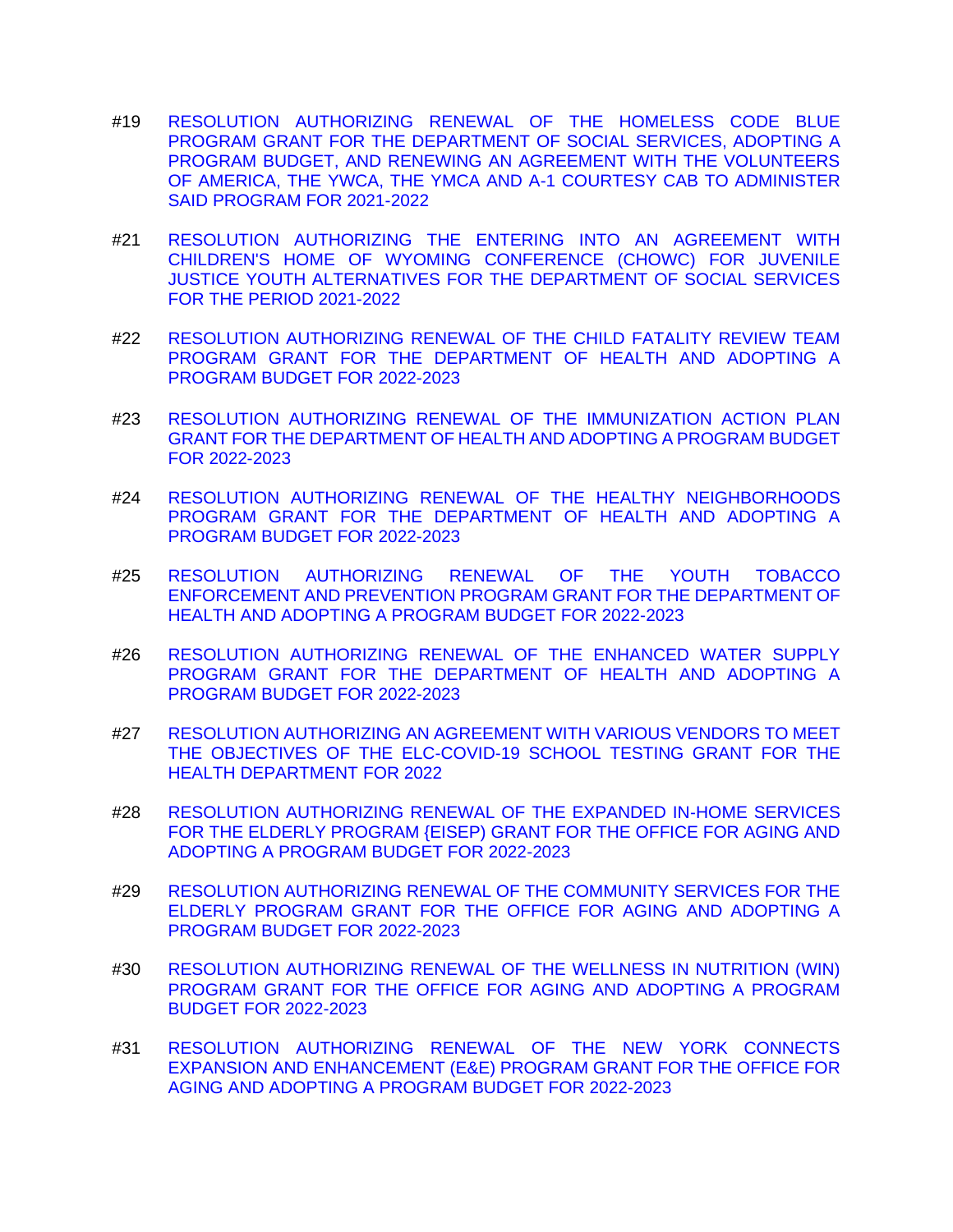- #32 [RESOLUTION AUTHORIZING RENEWAL OF THE UNMET NEED PROGRAM GRANT](https://www.gobroomecounty.com/sites/default/files/dept/legis/03172022-32.pdf)  [FOR THE OFFICE FOR AGING AND ADOPTING A PROGRAM BUDGET FOR 2022-](https://www.gobroomecounty.com/sites/default/files/dept/legis/03172022-32.pdf) [2023](https://www.gobroomecounty.com/sites/default/files/dept/legis/03172022-32.pdf)
- #33 [RESOLUTION AUTHORIZING RENEWAL OF THE HEALTH INSURANCE](https://www.gobroomecounty.com/sites/default/files/dept/legis/03172022-33.pdf)  [INFORMATION AND COUNSELING ASSISTANCE PROGRAM GRANT, ADOPTING A](https://www.gobroomecounty.com/sites/default/files/dept/legis/03172022-33.pdf)  [PROGRAM BUDGET AND RENEWING AN AGREEMENT WITH ACTION FOR OLDER](https://www.gobroomecounty.com/sites/default/files/dept/legis/03172022-33.pdf)  [PERSONS, INC. FOR 2022-2023](https://www.gobroomecounty.com/sites/default/files/dept/legis/03172022-33.pdf)
- #34 [RESOLUTION AUTHORIZING RENEWAL OF CAREGIVER RESOURCE CENTER](https://www.gobroomecounty.com/sites/default/files/dept/legis/03172022-34.pdf)  [PROGRAM GRANT FOR THE OFFICE FOR AGING AND ADOPTING A PROGRAM](https://www.gobroomecounty.com/sites/default/files/dept/legis/03172022-34.pdf)  [BUDGET FOR 2022-2023](https://www.gobroomecounty.com/sites/default/files/dept/legis/03172022-34.pdf)
- #35 [RESOLUTION AUTHORIZING RENEWAL OF THE](https://www.gobroomecounty.com/sites/default/files/dept/legis/03172022-35.pdf) TRANSPORTATION PROGRAM [GRANT FOR THE OFFICE FOR AGING AND ADOPTING A PROGRAM BUDGET FOR](https://www.gobroomecounty.com/sites/default/files/dept/legis/03172022-35.pdf)  [2022-2023](https://www.gobroomecounty.com/sites/default/files/dept/legis/03172022-35.pdf)
- #36 [RESOLUTION AUTHORIZING RENEWAL OF CONGREGATE SERVICES INITIATIVE](https://www.gobroomecounty.com/sites/default/files/dept/legis/03172022-36.pdf)  [\(CSI\) PROGRAM GRANT FOR THE OFFICE FOR AGING AND ADOPTING A](https://www.gobroomecounty.com/sites/default/files/dept/legis/03172022-36.pdf)  [PROGRAM BUDGET FOR 2022-2023](https://www.gobroomecounty.com/sites/default/files/dept/legis/03172022-36.pdf)
- #37 [RESOLUTION AUTHORIZING AMENDMENT TO AN AGREEMENT WITH REGIONAL](https://www.gobroomecounty.com/sites/default/files/dept/legis/03172022-37.pdf)  [CARE NETWORK, LLC FOR TEMPORARY HEALTHCARE PROFESSIONALS FOR](https://www.gobroomecounty.com/sites/default/files/dept/legis/03172022-37.pdf)  [THE WILLOW POINT REHABILITATION AND NURSING CENTER FOR 2022](https://www.gobroomecounty.com/sites/default/files/dept/legis/03172022-37.pdf)
- #39 [RESOLUTION AUTHORIZING A PERSONNEL CHANGE REQUEST FOR THE](https://www.gobroomecounty.com/sites/default/files/dept/legis/03172022-39.pdf)  [DIVISION OF INFORMATION TECHNOLOGY](https://www.gobroomecounty.com/sites/default/files/dept/legis/03172022-39.pdf)
- #40 [RESOLUTION AUTHORIZING PERSONNEL CHANGE REQUESTS FOR THE WILLOW](https://www.gobroomecounty.com/sites/default/files/dept/legis/03172022-40.pdf)  [POINT REHABILITATION AND NURSING CENTER](https://www.gobroomecounty.com/sites/default/files/dept/legis/03172022-40.pdf)
- #41 [RESOLUTION AUTHORIZING AN AGREEMENT WITH NAPOLI SHKOLNIK PLLC FOR](https://www.gobroomecounty.com/sites/default/files/dept/legis/03172022-41.pdf)  [PROFESSIONAL LEGAL SERVICES FOR THE DEPARTMENTS OF LAW AND](https://www.gobroomecounty.com/sites/default/files/dept/legis/03172022-41.pdf)  [AVIATION](https://www.gobroomecounty.com/sites/default/files/dept/legis/03172022-41.pdf)
- #42 [RESOLUTION AUTHORIZING THE EXPENDITURE OF AMERICAN RESCUE PLAN](https://www.gobroomecounty.com/sites/default/files/dept/legis/03172022-42.pdf)  [ACT \(ARPA\) FUNDS AND ADOPTING A PROGRAM GRANT BUDGET FOR THE](https://www.gobroomecounty.com/sites/default/files/dept/legis/03172022-42.pdf)  [DEPARTMENT OF AVIATION FOR 2021-2025](https://www.gobroomecounty.com/sites/default/files/dept/legis/03172022-42.pdf)
- #43 [RESOLUTION AUTHORIZING AMENDMENT TO THE AGREEMENT WITH GHD](https://www.gobroomecounty.com/sites/default/files/dept/legis/03172022-43.pdf)  [CONSULTING ENGINEERS FOR PROFESSIONAL SERVICES FOR THE DIVISION OF](https://www.gobroomecounty.com/sites/default/files/dept/legis/03172022-43.pdf)  [SOLID WASTE MANAGEMENT FOR 2010-2022](https://www.gobroomecounty.com/sites/default/files/dept/legis/03172022-43.pdf)
- #44 [RESOLUTION AUTHORIZING AN AGREEMENT WITH THE TOWN OF TRIANGLE FOR](https://www.gobroomecounty.com/sites/default/files/dept/legis/03172022-44.pdf)  [SNOW AND ICE CONTROL ON COUNTY ROADS AND HIGHWAYS FOR 2022](https://www.gobroomecounty.com/sites/default/files/dept/legis/03172022-44.pdf)
- #45 [RESOLUTION AUTHORIZING LABOR AGREEMENT WITH BROOME COUNTY](https://www.gobroomecounty.com/sites/default/files/dept/legis/03172022-45a.pdf)  [SHERIFF'S LAW ENFORCEMENT OFFICERS ASSOCIATION LOCAL 8500 FOR 2020-](https://www.gobroomecounty.com/sites/default/files/dept/legis/03172022-45a.pdf) [2024](https://www.gobroomecounty.com/sites/default/files/dept/legis/03172022-45a.pdf)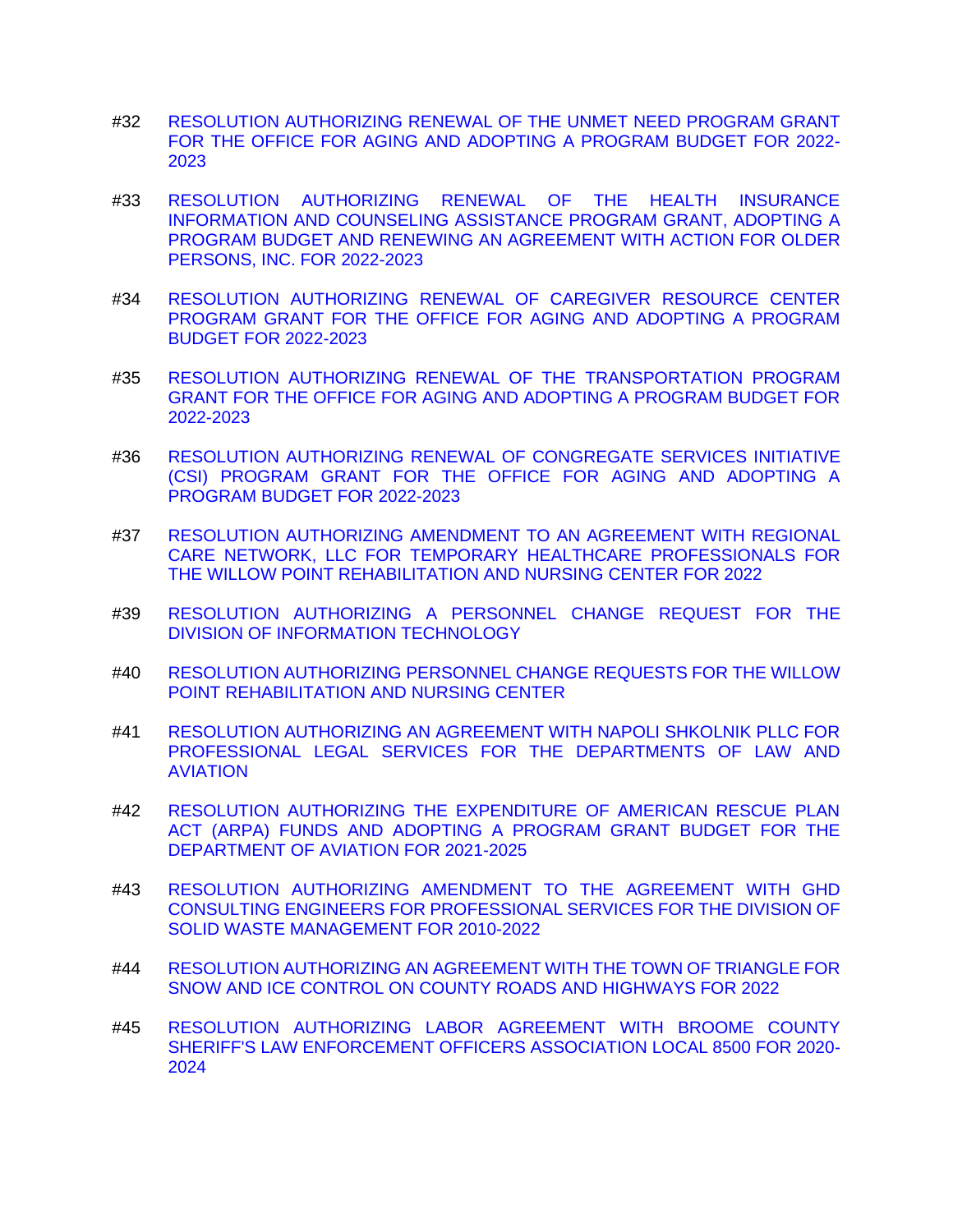- #54 [RESOLUTION AUTHORIZING AN INCREASE IN THE PETTY CASH FUND FOR THE](https://www.gobroomecounty.com/sites/default/files/dept/legis/03172022-54.pdf)  [OFFICE OF THE BROOME COUNTY CLERK](https://www.gobroomecounty.com/sites/default/files/dept/legis/03172022-54.pdf)
- #55 [RESOLUTION AUTHORIZING AN AGREEMENT WITH HEALTHPRO HERITAGE LLC](https://www.gobroomecounty.com/sites/default/files/dept/legis/03172022-55.pdf)  [FOR REHABILITATION SERVICES FOR RESIDENTS OF THE WILLOW POINT](https://www.gobroomecounty.com/sites/default/files/dept/legis/03172022-55.pdf)  [REHABILITATION AND NURSING CENTER FOR 2022-2023](https://www.gobroomecounty.com/sites/default/files/dept/legis/03172022-55.pdf)
- #56 [RESOLUTION AUTHORIZING AMENDMENT TO THE AGREEMENT WITH DISH](https://www.gobroomecounty.com/sites/default/files/dept/legis/03172022-56.pdf)  [WIRELESS LLC FOR THE OFFICE OF EMERGENCY SERVICES FOR 2021-2026](https://www.gobroomecounty.com/sites/default/files/dept/legis/03172022-56.pdf)
- #58 [RESOLUTION AUTHORIZING AN AGREEMENT WITH C & S ENGINEERS, INC. FOR](https://www.gobroomecounty.com/sites/default/files/dept/legis/03172022-58.pdf)  [PROFESSIONAL ENGINEERING SERVICES FOR THE DEPARTMENT OF PARKS,](https://www.gobroomecounty.com/sites/default/files/dept/legis/03172022-58.pdf)  [RECREATION AND YOUTH SERVICES FOR 2022-2024](https://www.gobroomecounty.com/sites/default/files/dept/legis/03172022-58.pdf)
- #59 [RESOLUTION AUTHORIZING AN AGREEMENT WITH CPL ARCHITECTS,](https://www.gobroomecounty.com/sites/default/files/dept/legis/03172022-59.pdf)  [ENGINEERS, LANDSCAPE ARCHITECT AND SURVEYOR, D.P.C. FOR](https://www.gobroomecounty.com/sites/default/files/dept/legis/03172022-59.pdf)  [PROFESSIONAL ENGINEERING SERVICES FOR THE DEPARTMENT OF PARKS,](https://www.gobroomecounty.com/sites/default/files/dept/legis/03172022-59.pdf)  [RECREATION AND YOUTH SERVICES FOR 2022-2024](https://www.gobroomecounty.com/sites/default/files/dept/legis/03172022-59.pdf)
- #60 [RESOLUTION AUTHORIZING AN AMENDMENT TO RESOLUTIONS 2021-282, 2021-](https://www.gobroomecounty.com/sites/default/files/dept/legis/03172022-60.pdf) [316 AND 2021-535 PROVIDING FUNDS TO SUPPORT ECONOMIC DEVELOPMENT](https://www.gobroomecounty.com/sites/default/files/dept/legis/03172022-60.pdf)  [AND COMMUNITY PROJECTS IN BROOME COUNTY](https://www.gobroomecounty.com/sites/default/files/dept/legis/03172022-60.pdf)
- #61 [RESOLUTION AUTHORIZING ACCEPTANCE OF CORONAVIRUS AID, RELIEF, AND](https://www.gobroomecounty.com/sites/default/files/dept/legis/03172022-61.pdf)  [ECONOMIC SECURITY \(CARES\) ACT PROGRAM FUNDS FOR THE WILLOW POINT](https://www.gobroomecounty.com/sites/default/files/dept/legis/03172022-61.pdf)  [REHABILITATION AND NURSING CENTER](https://www.gobroomecounty.com/sites/default/files/dept/legis/03172022-61.pdf)

Finance Not Preferred

#38 [RESOLUTION AUTHORIZING A PERMANENT MERIT PAY STIPEND PROGRAM FOR](https://www.gobroomecounty.com/sites/default/files/dept/legis/03172022-38.pdf)  [THE OFFICE OF THE DISTRICT ATTORNEY](https://www.gobroomecounty.com/sites/default/files/dept/legis/03172022-38.pdf)

Finance Prime

- **#7 [RESOLUTION AMENDING THE 2021 CAPITAL IMPROVEMENT PROGRAM](https://www.gobroomecounty.com/sites/default/files/dept/legis/03172022-07.pdf)**
- **#15 [RESOLUTION AUTHORIZING THE REINSTATEMENT OF TAXES AND APPROVING](https://www.gobroomecounty.com/sites/default/files/dept/legis/03172022-15.pdf)  THE SALE OF IN-REM FORECLOSURE [PROPERTY TO THE FORMER OWNERS](https://www.gobroomecounty.com/sites/default/files/dept/legis/03172022-15.pdf)**
- **#16 [RESOLUTION AUTHORIZING THE REINSTATEMENT OF CANCELLED TAXES ON A](https://www.gobroomecounty.com/sites/default/files/dept/legis/03172022-16.pdf)  [PARCEL IN THE TOWN OF UNION AND IN THE TOWN OF WINDSOR](https://www.gobroomecounty.com/sites/default/files/dept/legis/03172022-16.pdf)**
- **#48 [RESOLUTION AUTHORIZING RETENTION OF \\$450,518.25 PER ANNUM \(APRIL 1,](https://www.gobroomecounty.com/sites/default/files/dept/legis/03172022-48.pdf)  [2022, THROUGH MARCH 31, 2023\) BY THE BROOME COUNTY CLERK FOR THE](https://www.gobroomecounty.com/sites/default/files/dept/legis/03172022-48.pdf)  [COUNTY OF BROOME FROM MORTGAGE TAXES](https://www.gobroomecounty.com/sites/default/files/dept/legis/03172022-48.pdf)**
- **#49 [RESOLUTION AMENDING BOND RESOLUTION 2020-364 DATED NOVEMBER 9,](https://www.gobroomecounty.com/sites/default/files/dept/legis/03172022-49.pdf)  [2020 AND AS AMENDED BY RESOLUTION 2021-69 HERETOFOR ADOPTED BY THE](https://www.gobroomecounty.com/sites/default/files/dept/legis/03172022-49.pdf)  [COUNTY LEGISLATURE OF THE COUNTY OF BROOME, NEW YORK WITH](https://www.gobroomecounty.com/sites/default/files/dept/legis/03172022-49.pdf)  [RESPECT TO THE MAXIMUM ESTIMATED COSTS AND PLANNED FINANCING](https://www.gobroomecounty.com/sites/default/files/dept/legis/03172022-49.pdf)  [THEREFORE](https://www.gobroomecounty.com/sites/default/files/dept/legis/03172022-49.pdf)**